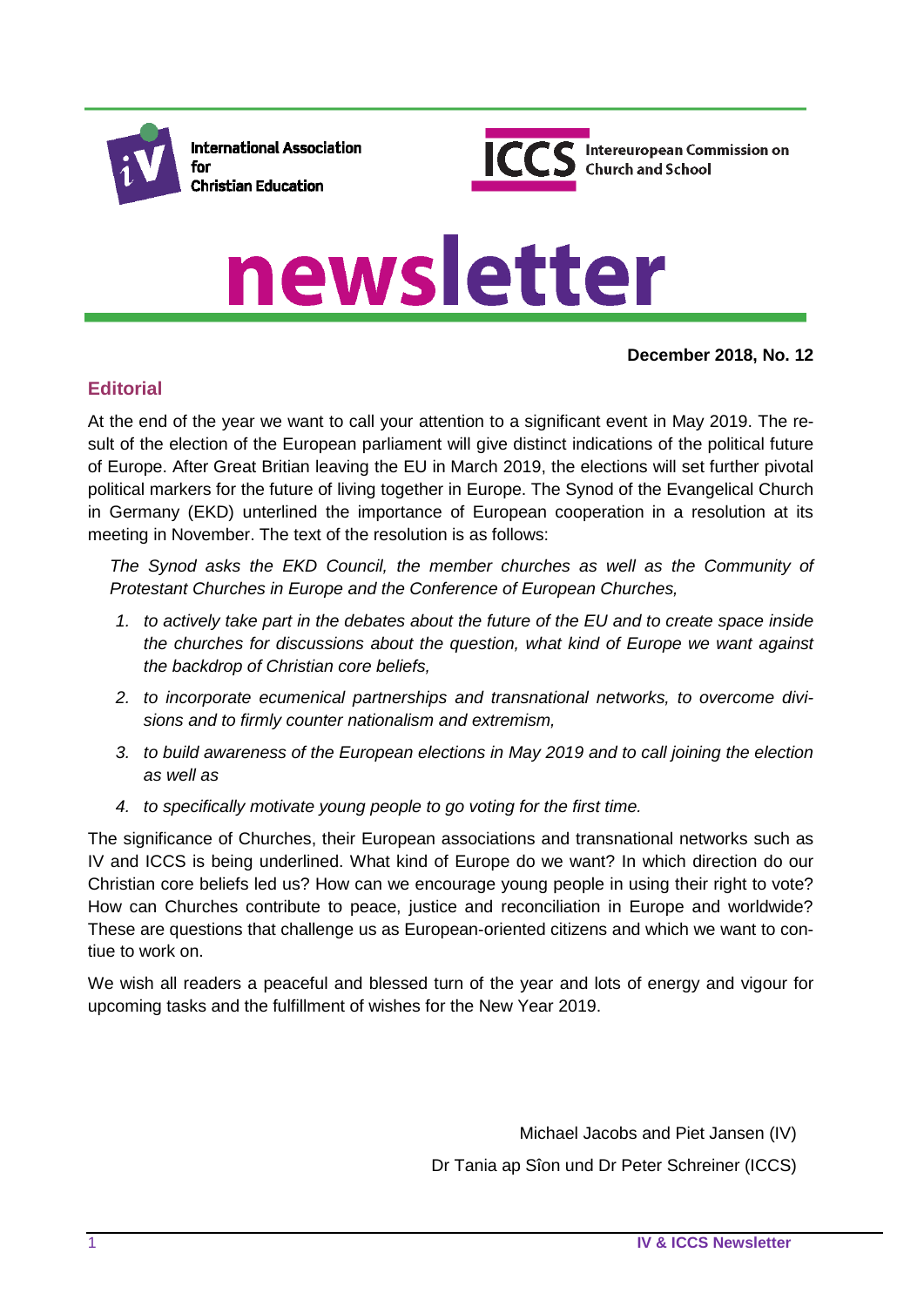# **Information from IV and ICCS**

## **IV: Board meeting July in Düsseldorf**

The board of IV met on 13/14 July at the school of the new secretary Michael Jacobs in Düsseldorf-Kaiserswerth. The budget of 2017 was confirmed and information was shared about the budget for 2018. There was a discussion about changing the name of the association on the basis of a proposal made at the general assembly in Dublin in 2017. The board worked out a proposal for the coming annual general meeting in Tallinn. Furthermore, the future of the European teacher seminars, organized so far in Bad Wildbad, was discussed. Dr Gerhard Pfeiffer gave a report about the General Assembly of CEC in Novi Sad and Dr Peter Schreiner introduced the current status of cooperation with ICCS and planned activities of CoGREE. Also the preparation of the AGM in Tallinn was on the agenda. Dr Wim Kuiper, participating as a guest, was warmly thanked for his work and comitment as president of IV during the last years.

Just before the annual general meeting in Tallinn another board meeting took place on 23 November. Piet Jansen, designated new president of IV, could participate there.

### **IV: General Assembly 2018**

Invited by the Union of Private Protestant Schools in Estonia, the annual general assembly of IV took place from 23 to 24 November in Tallinn, the capital of Estonia. A warm reception by the hosting organisation included a word of welcome by the Archbishop of the Lutheran Church of Estonia, Urmas Vilmas.This created a very communicative setting for the 35 participants from 12 countries. Dr Jacomijn van der Kooij in her presentation introduced from a Dutch perspective "Contributions of Christian Schools to Solidarity in Society" and encouraged a rich debate. Dr Peter Schreiner mentioned in his contribution crucial elements of the cooperation between IV and ICCS, e.g. the common commitment to a European integration and the promotion of a horizontal-based Europeanisation through cooperation and exchange of experts in Christian-based education. School visits to a Protestant and to an Orthodox primary school as well as a guided city tour with a lot of historical and political information enriched the programme.

At the statutory part of the general assembly the proposed change to the name did not find a sufficient majority. So the well-known name and the acronym "IV" stays. The Protestant School Association A.B. Vienna, sponsoring association of nine different schools, was accepted as a new member and welcomed.

### **IV: New President elected**

The general assembly of IV elected a new president of IV. Piet Jansen (63) is chairman of the board of SCOPE school group and of the Catholic Foundation Ashram College. SCOPE school group is a foundation for (Protestant) Christian primary, special and secondary education with 21 schools and over 6000 pupils. The Catholic foundation Ashram College provides secondary education for about 2000 students at two schools. The board has the task of realising a merger between the two foundations in the next two years. Both organisations are members of Verus, the Association for Catholic and Christian Education in the Netherlands.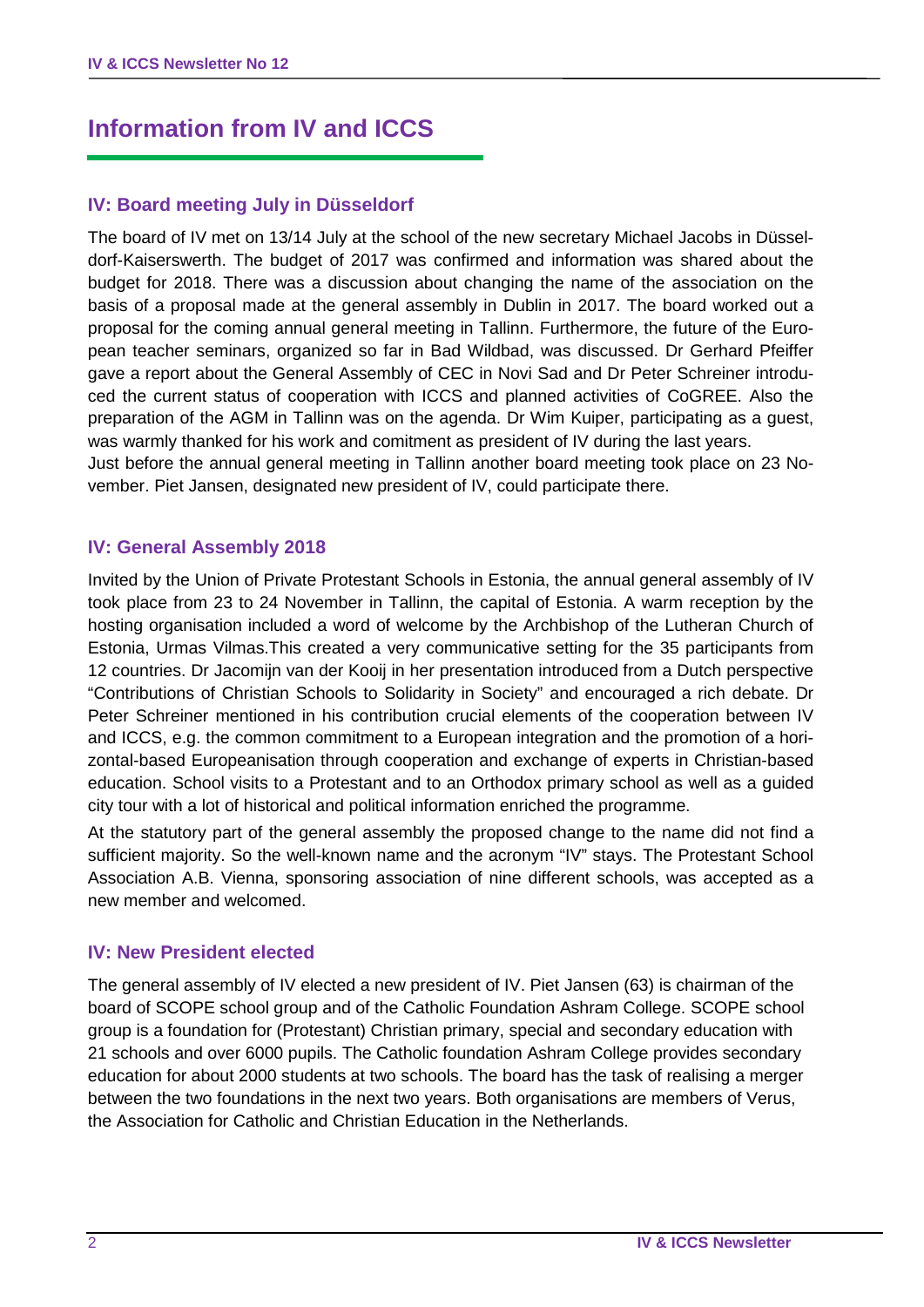### **IV: GPEN conference in Arusha**

From 22 to 25 November the first assembly of GPEN ambassadors happened in Arusha, Tanzania. At the conference in Kigali, Ruanda in 2017, "peace education" and "quality of education" were accepted as central themes of GPENreformation. For the promotion and processing steps of the themes at a global level as well as at a regional level, the network ambassadors (just under 40 in number) play a decisive role. They came together to discuss their role, tasks and ways of communication among themselves (more information through [www.gpenreformation.org\)](http://www.gpenreformation.org/).

### **ICCS: Re-orientation planned**

The board of IV started an initiative to re-organise the work of the organisation. The relation of Church and School has changed in many contexts, this means mainly a larger distance between the two perspectives and a growing secularisation of public education in several countries. Contrasting examples of this trend are the implementation of Religious Education as an ordinary school subject in Hungary or the reinforcement of cooperation between public schools and Church parishes in the Netherlands. ICCS wants to facilitate via new communication tools the exchange about these kinds of developments and to work together on shared challenges. This should happen in close cooperation with IV and CoGREE.

### **ICCS: Meeting of trustees**

The trustees of ICCS, a charitable foundation in British law, made use of the meeting of the International Seminar for Religious Education and Values (ISREV) in July/August 2018 in Nuremberg to talk about future perspectives of the work of ICCS. The goal of ICCS, to facilitate exchange and joint initiatives in the field of Church and School in Europe, needs new instruments and a direction that meets the needs of the new conditions in the relationship of Church and School in many countries in Europe.

### **ICCS: Consultation planned for May 2019**

The board of ICCS is planning a consultation on future perspectives of the organisation on 17/18 May 2019 in Quarteiro, Portugal. On the basis of an already existing proposal, new working methods for future projects and activities will be discussed, especially that social media should play a crucial role for exchanges about current developments in education policy related to church and school. The aim is to connect national developments and mirror their importance in the light of transnational European developments and challenges.

### **ICCS/CoGREE: Klingenthal Colloquy October 2018**

A rich exchange about hate speech on the world wide web and about different national projects that act against this took place at the  $8<sup>th</sup>$  Klingenthal Colloquy from 1 to 5 October 2018. More than 25 participants from all over Europe came together to discuss current developments and initiatives. Also, the newly elected president of CEC, the Revd Christian Krieger and the CEC executive secretary the Revd Sören Lenz, responsible for bioethics and education and representing CEC at the Council of Europe, came to talk to the participants. A vist to the European Parliament, including a meeting with MEP Julie Ward, was part of the programme. Planning and realisation of the event were in the hands of CoGREE secretary Lesley Prior, as well as Janika Olschewski and Dr Peter Schreiner.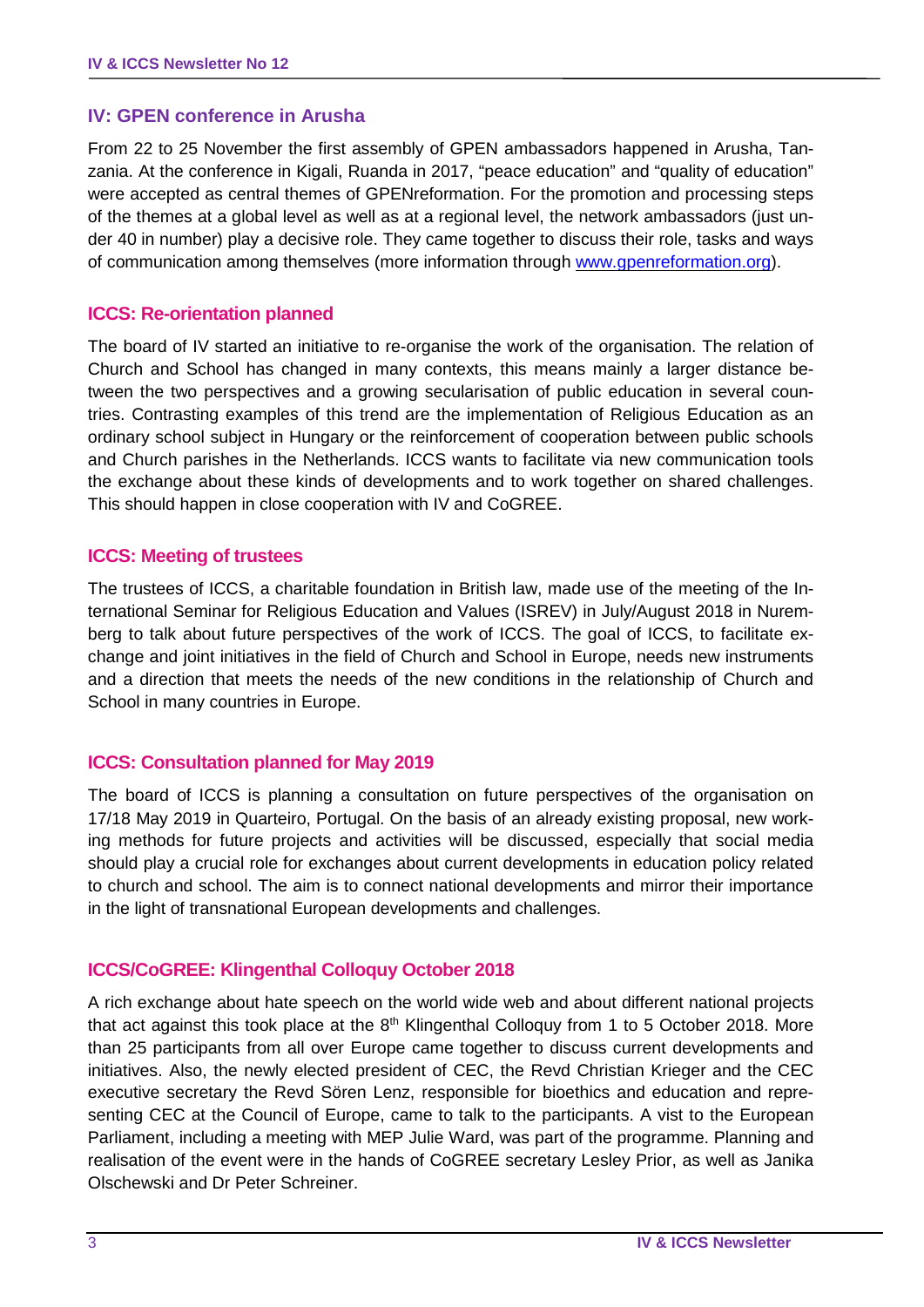# **CoGREE and member organisations**



## **CoGREE: Steering group meeting in Nuremberg and in Augsburg**

On 9 June the steering group of the Coordinating Group for Religion in Education in Europe (CoGREE) met in Nueremberg. As new members of the group, Dr Margaretha Hackermeier, representing the (Catholic) European Forum for Religious Education in Schools (EuFRES), and Mag. Michael Holzwieser, representing PILGRIM, International network, were welcomed. Janika Olschewski introduced the new website [\(https://cogree.org\)](https://cogree.org/). Also the Klingenthal Colloquy (1 to 5 October) with the title "Let's talk about Religion and Education – Dialogue, Values and Euroepan Integration" was prepared. Another meeting took place on 7 to 8 December in Augsburg. Christine Mann, president of the Comité Européen pour l'Enseignement Catholique (CEEC), attended and announced a future membership of CEEC at CoGREE.

#### **EFTRE: Executive in Bucharest November 2018**

On 3 November the executive of EFTRE met in Bucharest (Romania). Points on the agenda were issues of membership and public relations as well as the Newsletter and the website. It was decided that articles and news would no longer be published in a Newsletter but would be included instead on the website [\(www.eftre.net\)](http://www.eftre.net/). The focus of the meeting was on the preparation of the coming European conference in summer 2019 in Dublin. Therefore, Dr Sandra Cullen (representative of Ireland) and Dr Norman Richardson (representing Northern Ireland) were invited. The programme was discussed and processes fixed. Registration will be possible soon through the website.

### **EFTRE: Conference in Dublin 2019**

The next EFTRE Conference will take place from 28 to 31 August 2019. It will be organised in collaboration with CoGREE. "Reconciling Realities in Religious Education" is the theme of the conference and RE teachers, education experts and multipliers [I don't know what 'multipliers' are, but a different word would be helpful] from all over Europe are invited to attend, listening to key lectures, attending workshops and following signs of (religious) reconciliation in Dublin. Information about the conference and also registration are available and possible through the website: [http://eftre.weebly.com/conference-2019.html.](http://eftre.weebly.com/conference-2019.html)

#### **PILGRIM: "So that the earth can catch its breath again"**

This was the motto of the Pilgrim Climate Summit of the Youth of Europe from 23 to 25 November 2018 in Katowice. More than 200 young people from seven countries (Austria, Poland, Ukraine etc.) and 126 institutions wished to make a strong statement two weeks before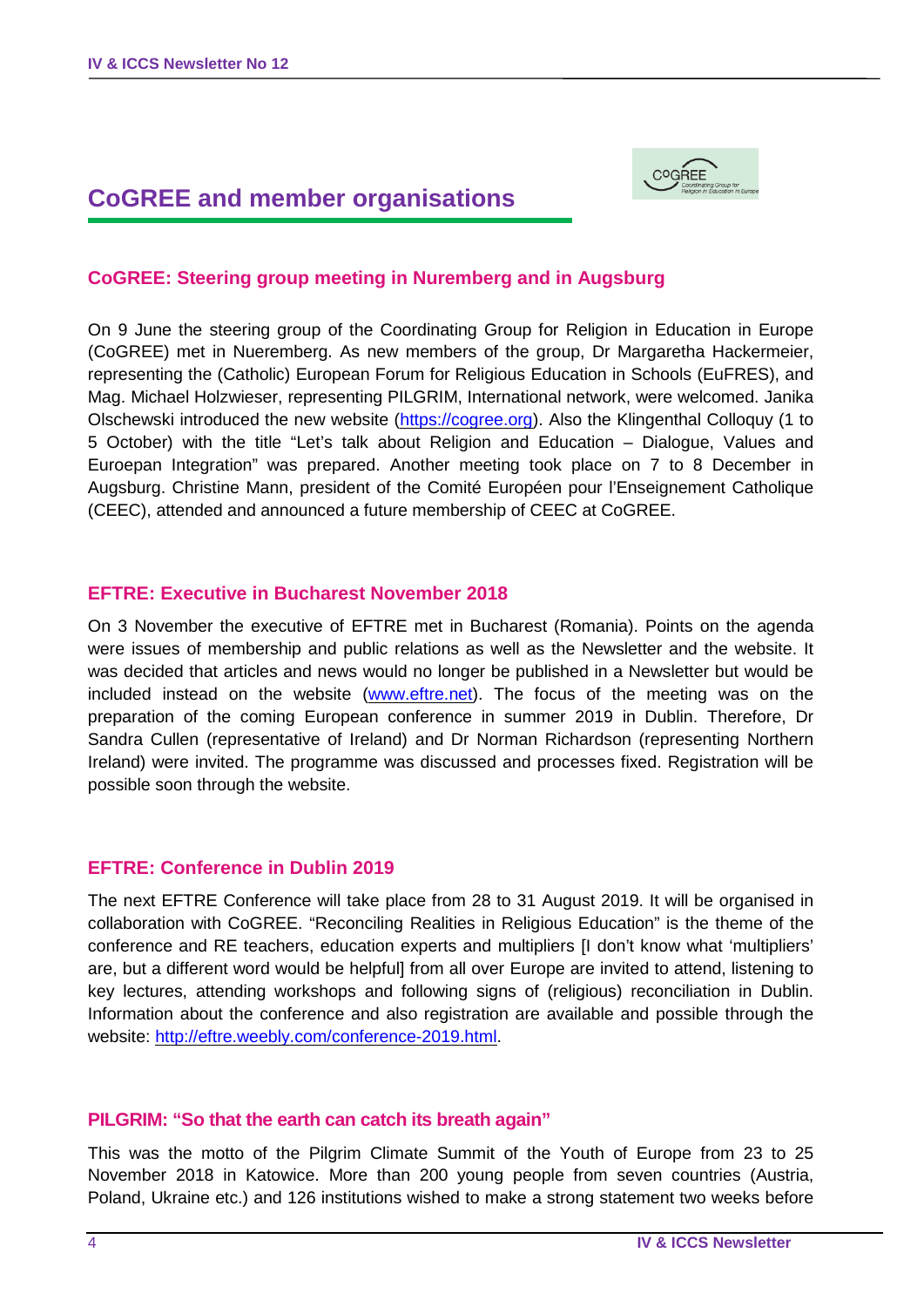the UN Climate Summit to set a dynamic sign for the preservation of creation. At information and discussion meetings, planned by the Theological Faculty of the Silesian University and organised at a bi-lingual school in Katowice, ideas were developed as a starting point for further activities. A manifesto, written by the young people was presented to leading representatives of the Church, scientists and politicians. The young people expect from the responsibles of the COP 24 a binding agreement on climate targets as well as their implementation, to make life still possible on earth.

The following organisations expressed the invitation for the Katowice Pilgrim Climate Summit of Youth: the education authority and the Theological Faculty in Katowice, the Kirchlich-Pädagogische Hochschule kph Vienna/Krems as well as the international education network PILGRIM (both in Austria based). Besides a public rally, a church service took place in a closed coal mine 160m underground.

### **READY: Final publication of the project**

A final publication of the READY project with a rich collection of results and contributions is available now. The project was sponsored by the European Union through the Erasmus+ programme. It organised exchange among future religious education teachers from different countries, especially concerning successful approaches to religious education that deal constructively with increasing cultural and religious diversity. The book includes reports and testimonies at the many national and international expert meetings events as well as findings and insights made by the consortium of the project. The book is edited by Dr Peter Schreiner on behalf of the project consortium. Universities of London, Aberdeen and Karlstad/Sweden participated in the project as well as the die Kirchlich-Pädagogische Hochschule Wien/Krems, the Staatl, Seminar für Didaktik und Lehrerbildung (Gymnasium) in Tübingen and the Comenius-Institut. The title of the book is: Are you READY? – Diversity and Religious



Education across Europe – the Story of the READY Project, 134 pages, Münster: Waxmann, 29,90€.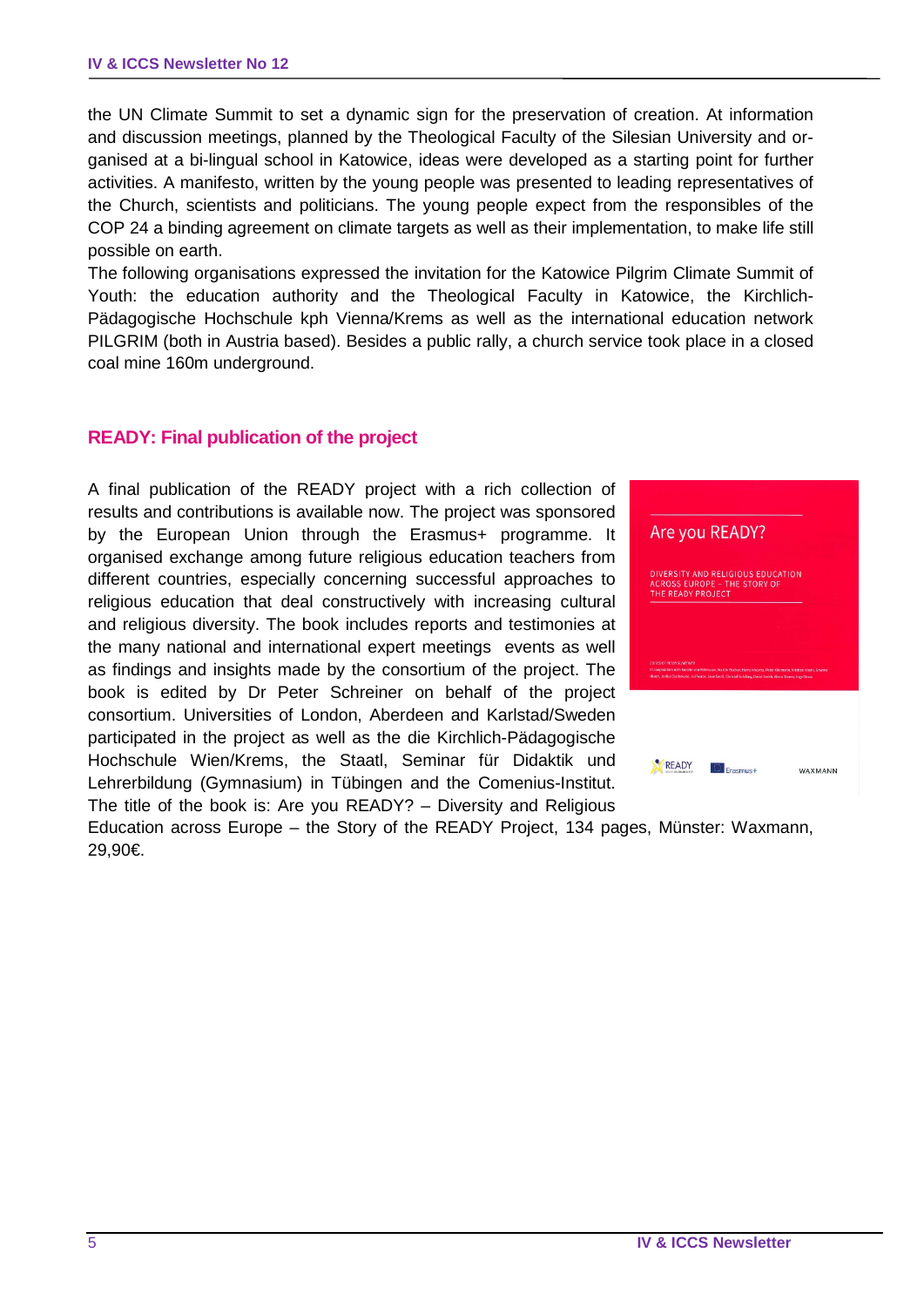



# **CEC and CPCE**

#### **CEC: Key issues for the coming years**

The board of CEC assembled for the first time on 22 to 24 November after the general assembly in Novi Sad. At the meeting the thematic themes, adopted at the general assembly were confirmed. CEC will work on peace, justice and reconciliation in Europe, and render the community of churches in Europe audible to the European institutions.

### **CEC: General Assembly 2018 in Novi Sad (Serbia)**

In 2013 the Conference of European Churches adopted a new constitution at the general assembly in Budapest,. Five years later the first general assembly in accordance with the new constitution took place. Nearly 200 delegates from the member churches and some hundred representatives of partnership organisations and guests came together in Novi Sad / Serbia from 31 May to 6 June. The CoGREE member organisations IV and ICCS are organisations in partnership wuth CEC. They were represented at the meeting by the acting IV president Dr Gerhard Pfeiffer.

"You shall be my witnesses" (Acts 1:8) was the theme of this large ecumenical gathering. The programme included plenary sessions on the chief themes "hospitality", "justice" and "hope" and the work on strategic statements on migration, climate and environment, peace and human rights. The overall aims were to develop a vision for the future of Europe and to work on opportunities for action of the churches.

In an ecumenical spirit the different "confession families" such as Protestants, Anglicans, Orthodox and Oriental churches celebrated common worship and a peace prayer at the banks of the Danube, where the bridges were destroyed a few decades ago during the Kosovo war. Thematic work was done in 15 working groups. One of them was prepared by the thematic reference group "Education for Democratic Citizenship" in which ICCS and IV are represented. The title of the workshop was: "Democracy and Populism: the role of Education and of CEC".

More information about the general assembly 2018 is available at: [https://assembly2018.ceceurope.org/.](https://assembly2018.ceceurope.org/)

#### **CPCE: General Assembly accepts education report**

The regional group southeast Europe of CPCE has presented a study on education activities of the Protestant churches in South, Central and Eastern Europe at the  $8<sup>th</sup>$  general assembly in Bale/Switzerland (13 to 18 September 2018). This substantial study's aim is to promote a theological and educational dialogue about a Gospel-oriented understanding of education that corresponds with current theories of education. A proposal, expressed in the study, is to establish a "circle of education experts" with the mandate "to identify the subject of education as a dimension of many other topics in the CPCE communication processes, to contribute to a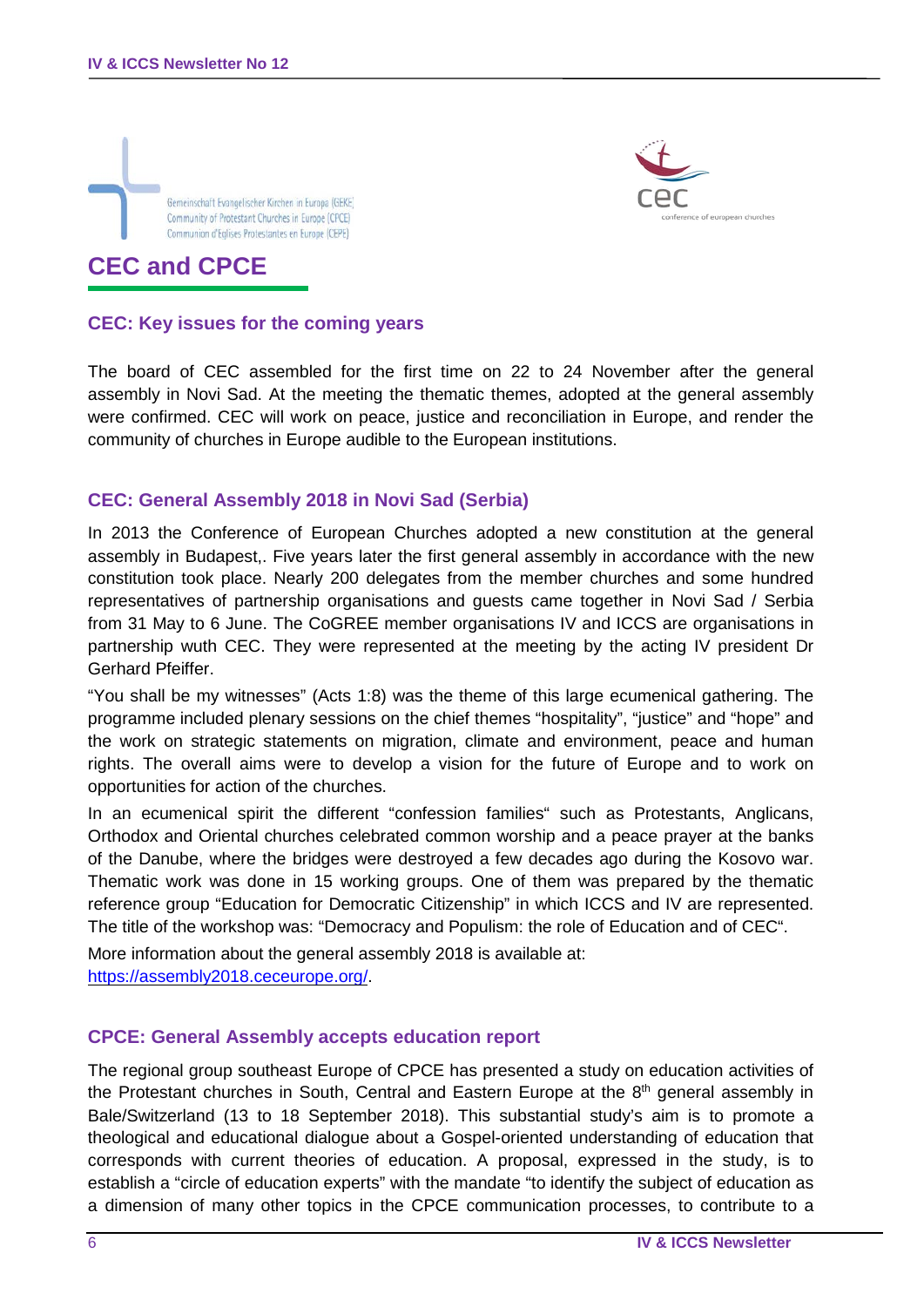common theological understanding of education within the CPCE, to reflect on the development of European framework conditions in education and science policy in their significance for church educational activity, and to advise the Council on all education–relevant questions" (p. 84). For networking among those responsible for education in the CPCE member churches the 'forum Bildung Europa' could continue.

More information about the general assembly is available at: https://cpce-assembly.eu

# **Council of Europe and European Union**



## **Council of Europe: "Better Education for Better Democracies"**

This is the motto of education activities of the Council of Europe for 2018/2019. The issues are introduced in a colourful brochure [\(https://rm.coe.int/prems-051418-gbr-2008-brochure](https://rm.coe.int/prems-051418-gbr-2008-brochure-education-21x21-bat-web/16808b39cb)[education-21x21-bat-web/16808b39cb\)](https://rm.coe.int/prems-051418-gbr-2008-brochure-education-21x21-bat-web/16808b39cb). The following themes and issues are presented:

- Competences for Life in Democracy
- Inclusive Approaches in Education
- Campaign "Free to speak, safe to learn: Democratic schools for all"
- Ethics and Integrity in Education.

Furthermore, you find information about the Steering Committee for Education Policy and Practice (CDPPE) and pieces of information about specific projects and campaign's websites.

### **EU: Programme guide for ERASMUS+ 2019 published**

The European Commission published its 2019 call for proposals and the programme guide for the ERASMUS+ programme. ERASMUS+ is the EU Programme in the fields of education, training, youth and sport for the period 2014-2020. Its aim is to strengthen institutions as well as individuals active in different fields of education.

Also in 2019 it will be possible to apply for grants for exchanges, internships, hospitality or the participation in seminars and courses in other European countries (mobility projects). This is directed towards young people, volunteers as well as professionals in different education fields and administrative staff.

In 2019 the total budget of Erasmus+ is about 2,7 billion Euro.